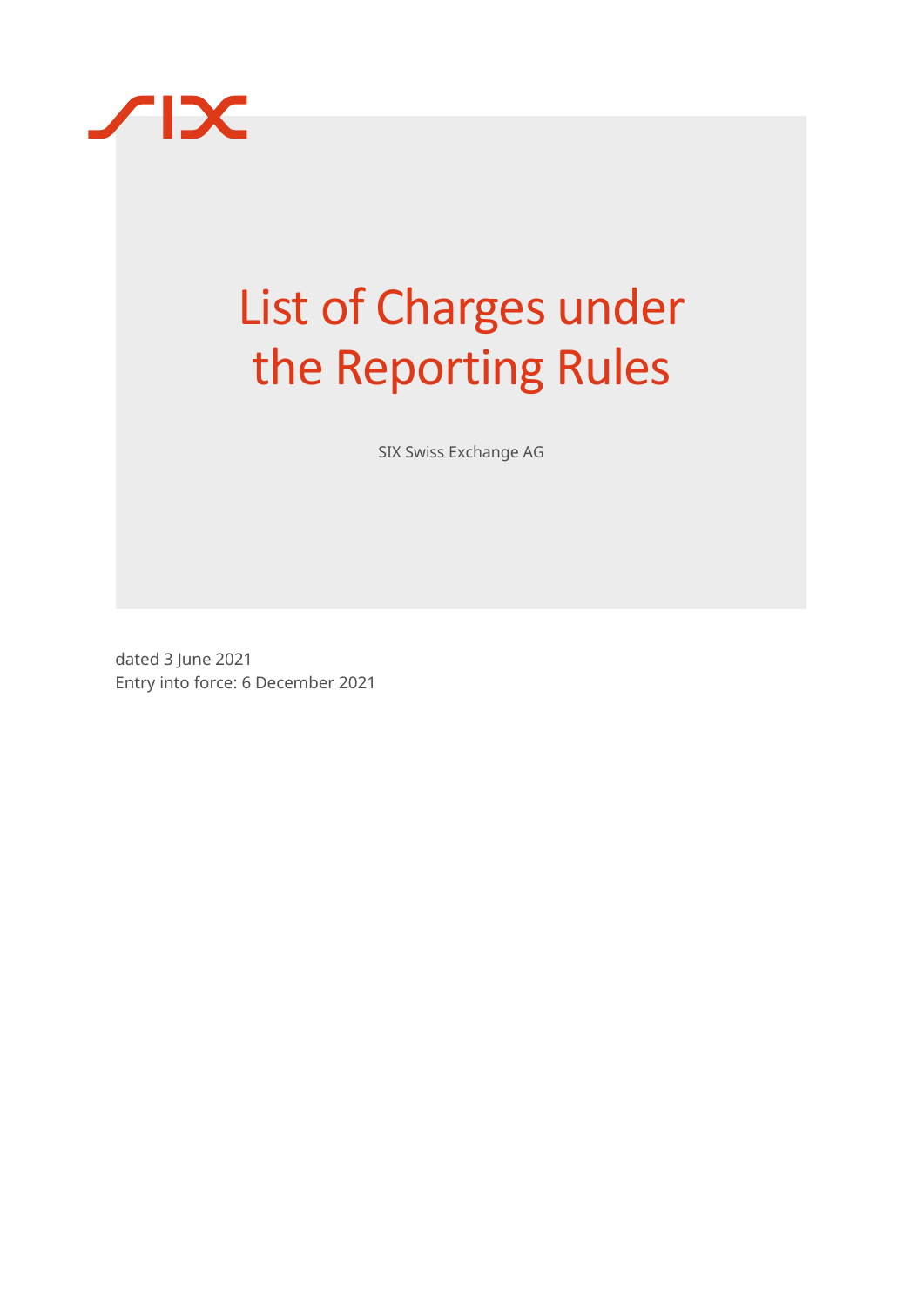# **Table of contents**

| $\mathbf{1}$   |  |
|----------------|--|
| 1.1            |  |
| 1.2            |  |
| 1.3            |  |
| $\overline{2}$ |  |
| 3              |  |
| 3.1            |  |
| 3.2            |  |
| $\overline{4}$ |  |
| 4.1            |  |
| 4.2            |  |
| 4.3            |  |
| 4.4            |  |
| 5              |  |
| 5.1            |  |
| 5.2            |  |
| 6              |  |
| 6.1            |  |
| 6.2            |  |
| $\overline{7}$ |  |
| 7.1            |  |
| 7.2            |  |
| 7.3            |  |
|                |  |
|                |  |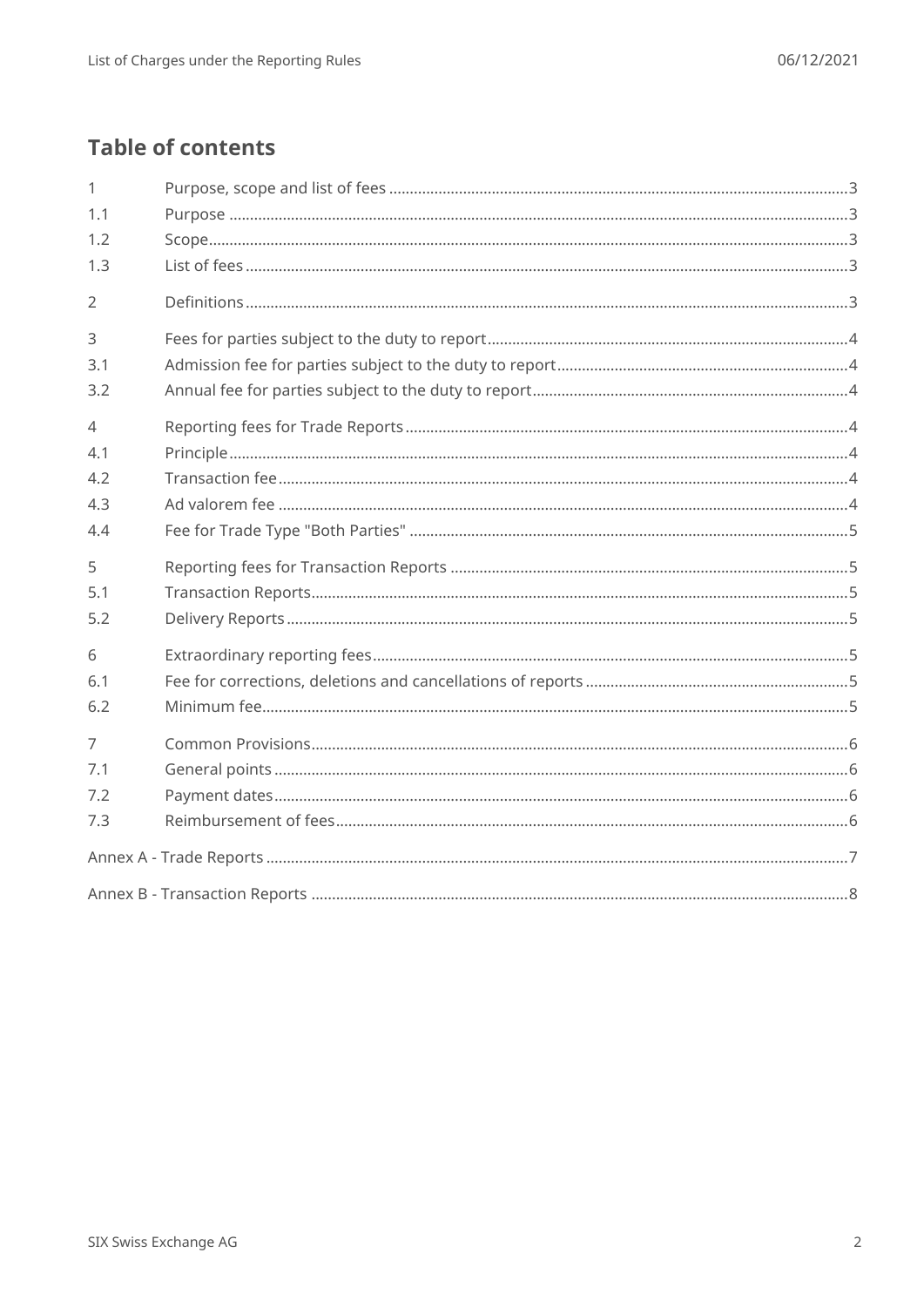## <span id="page-2-0"></span>**1 Purpose, scope and list of fees**

#### <span id="page-2-1"></span>**1.1 Purpose**

1 In accordance with Clause 4 Reporting Rules, the Reporting Office charges parties subject to the duty to report (see Clause 1 para. 1 Reporting Rules) fees for receiving and processing reports ("reporting fees"). The fees are set and charged according to the following provisions and parties subject to the duty to report and further persons are required to pay the set fees.

<sup>2</sup> Fees may be wholly or partly waived providing all parties subject to the duty to report are treated equally.

#### <span id="page-2-2"></span>**1.2 Scope**

This List of Charges under the Reporting Rules applies to all parties subject to the duty to report, as well as further persons who have submitted themselves to the rules of SIX Swiss Exchange AG.

#### <span id="page-2-3"></span>**1.3 List of fees**

This List of Charges under the Reporting Rules governs the following fees:

- ‒ Fees for parties subject to the duty to report
	- ‒ Admission fee for parties subject to the duty to report
	- Annual fee for parties subject to the duty to report
- Reporting fees for Trade Reports
	- ‒ Transaction fee
	- ‒ Ad valorem fee
	- Fee for Trade Type "Both Parties"
- ‒ Reporting fees for Transaction Reports
	- ‒ Transaction Reports
	- Delivery Reports
- Extraordinary reporting fees
	- ‒ Fee for corrections, deletions and cancellations of reports
	- Minimum fee

## <span id="page-2-4"></span>**2 Definitions**

The following definitions are used in this List of Charges under the Reporting Rules:

| Ad valorem fee                      | The ad valorem fee depends on the transaction volume and is payable per<br>report and per party subject to the duty to report. |
|-------------------------------------|--------------------------------------------------------------------------------------------------------------------------------|
| bp                                  | Basis points (1/100th of a percentage point)                                                                                   |
| Cap                                 | Maximum amount for the ad valorem fee per Trade Report                                                                         |
| <b>CHF</b>                          | Swiss francs                                                                                                                   |
| Floor                               | Minimum amount for the ad valorem fee per Trade Report                                                                         |
| Party subject to the duty to report | Participant in a trading venue as well as other Swiss and foreign securities                                                   |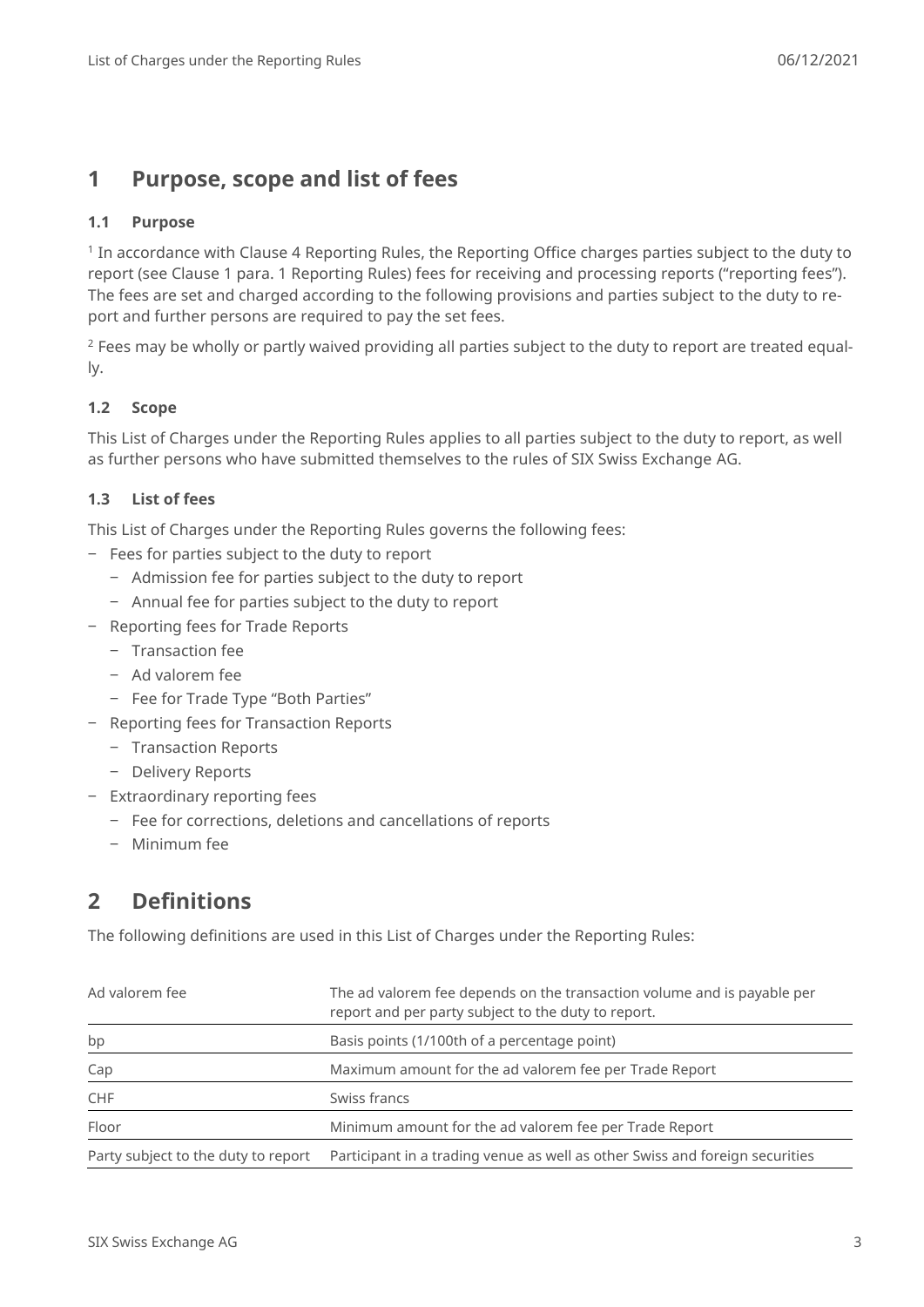|                                                                                                                                                                                                                                    | firms.                                                             |  |  |
|------------------------------------------------------------------------------------------------------------------------------------------------------------------------------------------------------------------------------------|--------------------------------------------------------------------|--|--|
| Report                                                                                                                                                                                                                             | Trade Report or Transaction Report as per Clause 2 Reporting Rules |  |  |
| Rights within the framework of capital increases, rights in connection with the<br>Rights<br>distribution of a stock dividend, put options for the purpose of share repur-<br>chases, as well as shareholder and employee options. |                                                                    |  |  |
| <b>Trade Report</b>                                                                                                                                                                                                                | Trade Reports are reports as per Clause 2.1 Reporting Rules        |  |  |
| <b>Transaction Report</b>                                                                                                                                                                                                          | Transaction Reports are reports as per Clause 2.2 Reporting Rules  |  |  |
| The transaction fee is a fixed fee and is payable per report and per party sub-<br>Transaction fee<br>ject to the duty to report.                                                                                                  |                                                                    |  |  |

## <span id="page-3-0"></span>**3 Fees for parties subject to the duty to report**

#### <span id="page-3-1"></span>**3.1 Admission fee for parties subject to the duty to report**

The Reporting Office does not collect an admission fee from parties subject to the duty to report.

#### <span id="page-3-2"></span>**3.2 Annual fee for parties subject to the duty to report**

<sup>1</sup> The Reporting Office charges an annual fee of CHF 4,000 per party subject to the duty to report. Should registration of the party subject to the duty to report begin or end during a year, this fee is levied pro-rata.

<sup>2</sup> The annual fee for parties subject to the duty to report is waived if the party subject to the duty to report is a SIX Swiss Exchange AG participant and has paid the annual fee for participants in accordance with Clause 3.3 para. 1 List of Charges under the Trading Rules of SIX Swiss Exchange AG.

## <span id="page-3-3"></span>**4 Reporting fees for Trade Reports**

#### <span id="page-3-4"></span>**4.1 Principle**

 $1$  A reporting fee is charged for receiving and processing Trade Reports. This is payable per Trade Report and per party subject to the duty to report.

 $2$  The reporting fee comprises a transaction fee and an ad valorem fee.

<sup>3</sup> The reporting fee amount depends on the security underlying the trade. The applicable rates are set out in the relevant Annex to this List of Charges under the Reporting Rules.

#### <span id="page-3-5"></span>**4.2 Transaction fee**

 $1$  The transaction fee is a fixed charge.

<span id="page-3-6"></span> $2$  The Exchange may institute rate bands for the transaction fee in individual trading segments.

#### **4.3 Ad valorem fee**

 $1$  The ad valorem fee depends on the trade's transaction volume. It is determined in terms of basis points and has both a set minimum (floor) and a set maximum (cap).

 $2$  The Exchange may institute rate bands for the ad valorem fee in individual trading segments.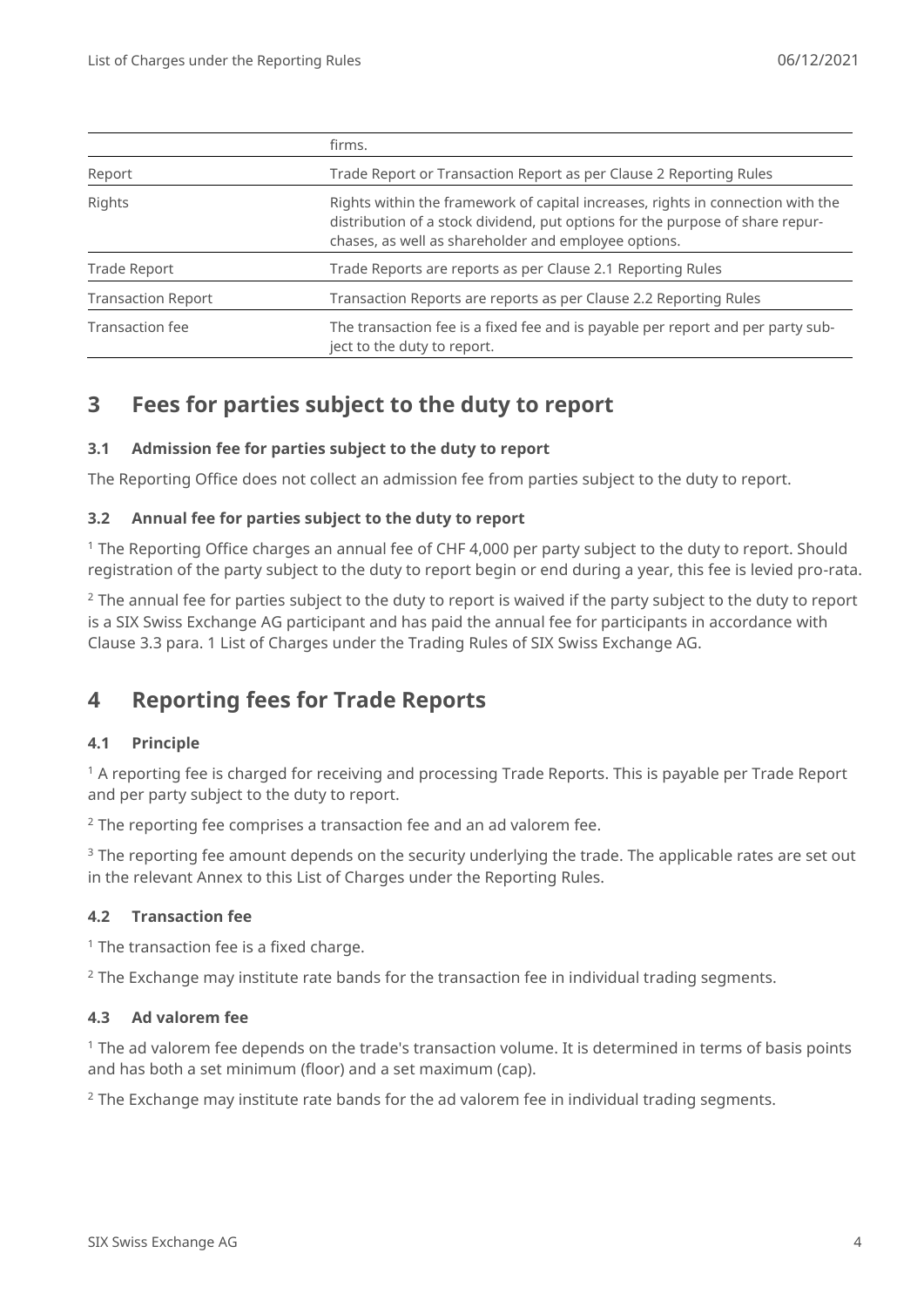#### <span id="page-4-0"></span>**4.4 Fee for Trade Type "Both Parties"**

For one-sided Trade Reports flagged with the Trade Type "Both Parties", the party subject to the duty to report who submits the report to the Reporting Office is charged the set reporting fees for both parties involved in the trade, i.e. the reporting fee for the party subject to the duty to report and the reporting fee for the counterparty.

## <span id="page-4-1"></span>**5 Reporting fees for Transaction Reports**

#### <span id="page-4-2"></span>**5.1 Transaction Reports**

 $1$  A reporting fee is charged for receiving and processing Transaction Reports. This is payable per Transaction Report and per party subject to the duty to report.

 $2$  The reporting fee comprises a flat-rate fee and is divided into rate bands. The rate bands are based on the number of Transaction Reports submitted annually by parties subject to the duty to report.

<sup>3</sup> The applicable rates per rate band are set out in the relevant Annex to this List of Charges under the Reporting Rules.

#### <span id="page-4-3"></span>**5.2 Delivery Reports**

<sup>1</sup> A reporting fee is charged for receiving and processing Delivery Reports. This is payable per Delivery Report and per party subject to the duty to report.

<sup>2</sup> The reporting fee comprises the reporting fee for Transaction Reports as per Clause [5.1](#page-4-2) of this List of Charges under the Reporting Rules as well as a usage fee.

<sup>3</sup> The applicable rates per rate band are set out in the relevant Annex to this List of Charges under the Reporting Rules.

## <span id="page-4-4"></span>**6 Extraordinary reporting fees**

#### <span id="page-4-5"></span>**6.1 Fee for corrections, deletions and cancellations of reports**

<sup>1</sup> For the entry and cancellation of Trade Reports on behalf of a party subject to the duty to report, a fee of CHF 150 is charged per report.

<sup>2</sup> For the cancellation of Trade Reports by a party subject to the duty to report, a fee of CHF 50 is charged per report.

<sup>3</sup> No reporting fees or extraordinary fees are charged for Transaction Reports corrected or deleted by the party subject to the duty to report.

#### <span id="page-4-6"></span>**6.2 Minimum fee**

For reporting fees for Trade Reports, the Reporting Office charges a minimum fee of CHF 50 per month and per party subject to the duty to report if at least one report has been submitted in the month concerned.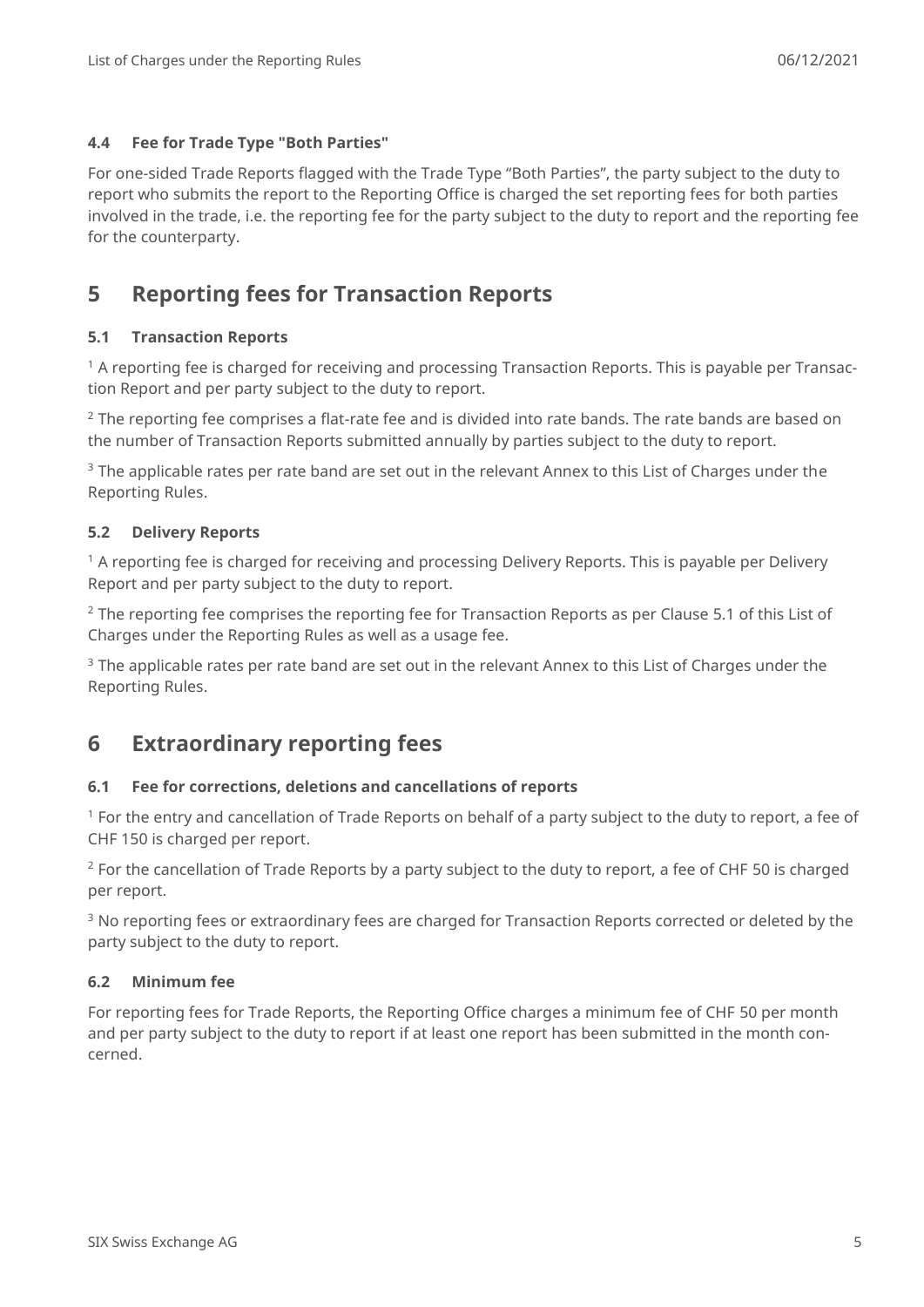# <span id="page-5-0"></span>**7 Common Provisions**

#### <span id="page-5-1"></span>**7.1 General points**

All fees in this List of Charges under the Reporting Rules as well as those in the Annexes are exclusive of value added taxes.

#### <span id="page-5-2"></span>**7.2 Payment dates**

<sup>1</sup> Unless agreed otherwise, invoices from SIX Swiss Exchange AG must be paid within 30 days of issue.

<span id="page-5-3"></span> $2$  Interest in arrears of 10% p.a. may be charged on payments received late.

#### **7.3 Reimbursement of fees**

 $1$  Any claim for the reimbursement of fees must be lodged within six months of the invoice date. Entitlement to reimbursement will lapse at the end of this period.

<sup>2</sup> The claim for reimbursement must be supported by confirmation from the auditors of the party subject to the duty to report.

Resolution of the Management Committee of SIX Swiss Exchange AG dated 3 June 2021 approved by FIN-MA on 26 October 2021; in effect since 6 December 2021.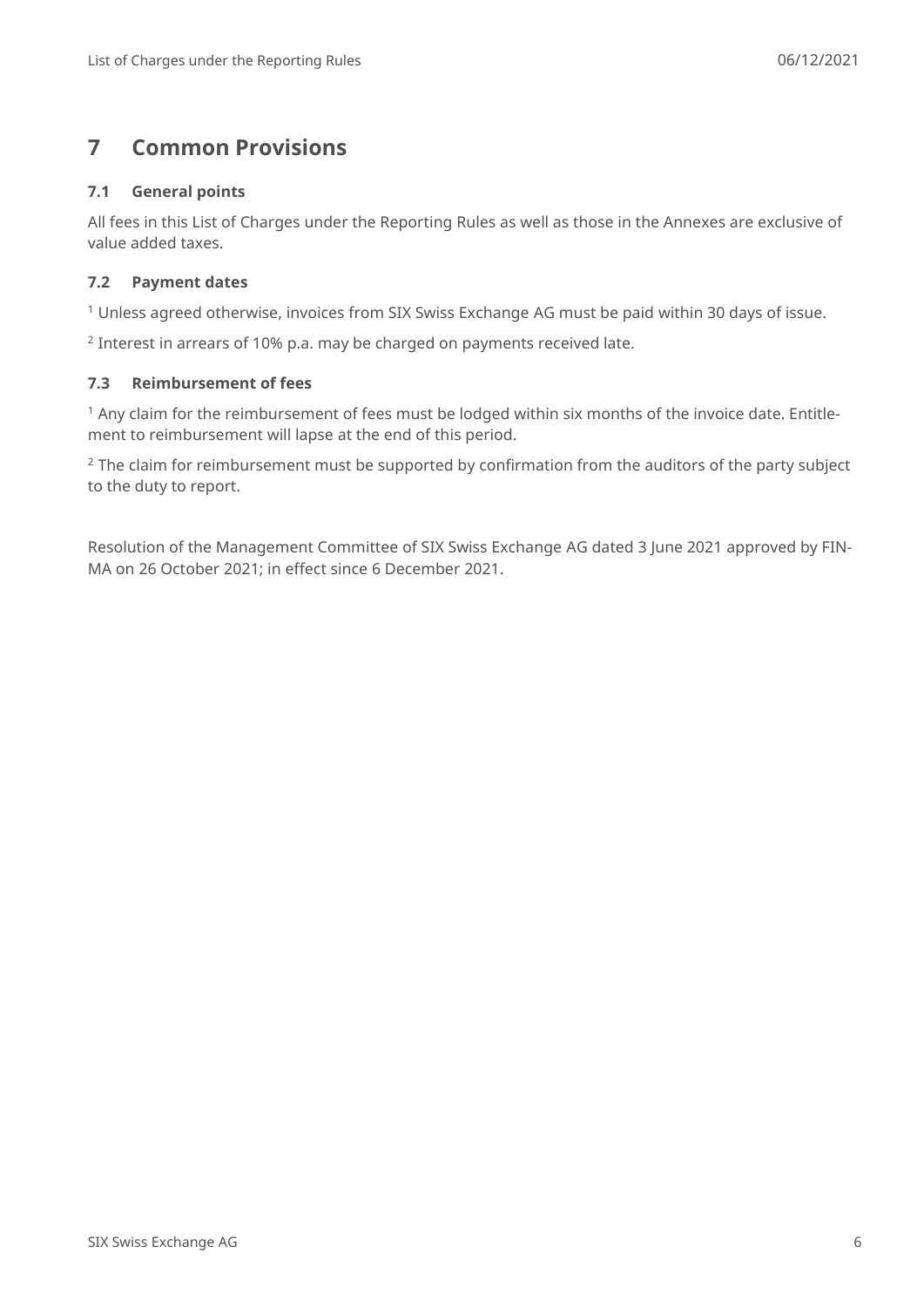# <span id="page-6-0"></span>**Annex A - Trade Reports**

#### **1.1 Equities**

| Transaction fee | CHF 1.00 |           |               |
|-----------------|----------|-----------|---------------|
| Ad valorem fee  | Floor    | Scale     | Cap           |
|                 | CHF 0.50 | $0.25$ bp | <b>CHF 25</b> |

## **1.2 ETF, ETSF, ETP, Investment Funds and Sponsored Funds**

| Transaction fee | CHF 1.50 |           |               |
|-----------------|----------|-----------|---------------|
| Ad valorem fee  | Floor    | Scale     | Cap           |
|                 | CHF 0.50 | $0.25$ bp | <b>CHF 25</b> |

#### **1.3 Bonds – CHF**

| Transaction fee | CHF 1.50 |           |                |
|-----------------|----------|-----------|----------------|
| Ad valorem fee  | Floor    | Scale     | Cap            |
|                 | CHF 2.00 | $0.50$ bp | <b>CHF 150</b> |

#### **1.4 Bonds – Non CHF**

| Transaction fee | <b>CHF 1.50</b> |            |                |
|-----------------|-----------------|------------|----------------|
| Ad valorem fee  | Floor           | Scale      | $\mathsf{cap}$ |
|                 | <b>CHF 0.00</b> | $0.00 b$ p | CHF 0.00       |

## **1.5 Derivatives and Structured Products (excl. Rights)**

| Transaction fee | CHF 1.50        |           |                |  |
|-----------------|-----------------|-----------|----------------|--|
| Ad valorem fee  | Floor           | Scale     | $\mathsf{cap}$ |  |
|                 | <b>CHF 1.50</b> | $1.50$ bp | <b>CHF 25</b>  |  |

#### **1.6 Rights**

| Transaction fee | CHF 0.10                 |           |                          |
|-----------------|--------------------------|-----------|--------------------------|
| Ad valorem fee  | Floor                    | Scale     | Cap                      |
|                 | $\overline{\phantom{a}}$ | $0.25$ bp | $\overline{\phantom{a}}$ |